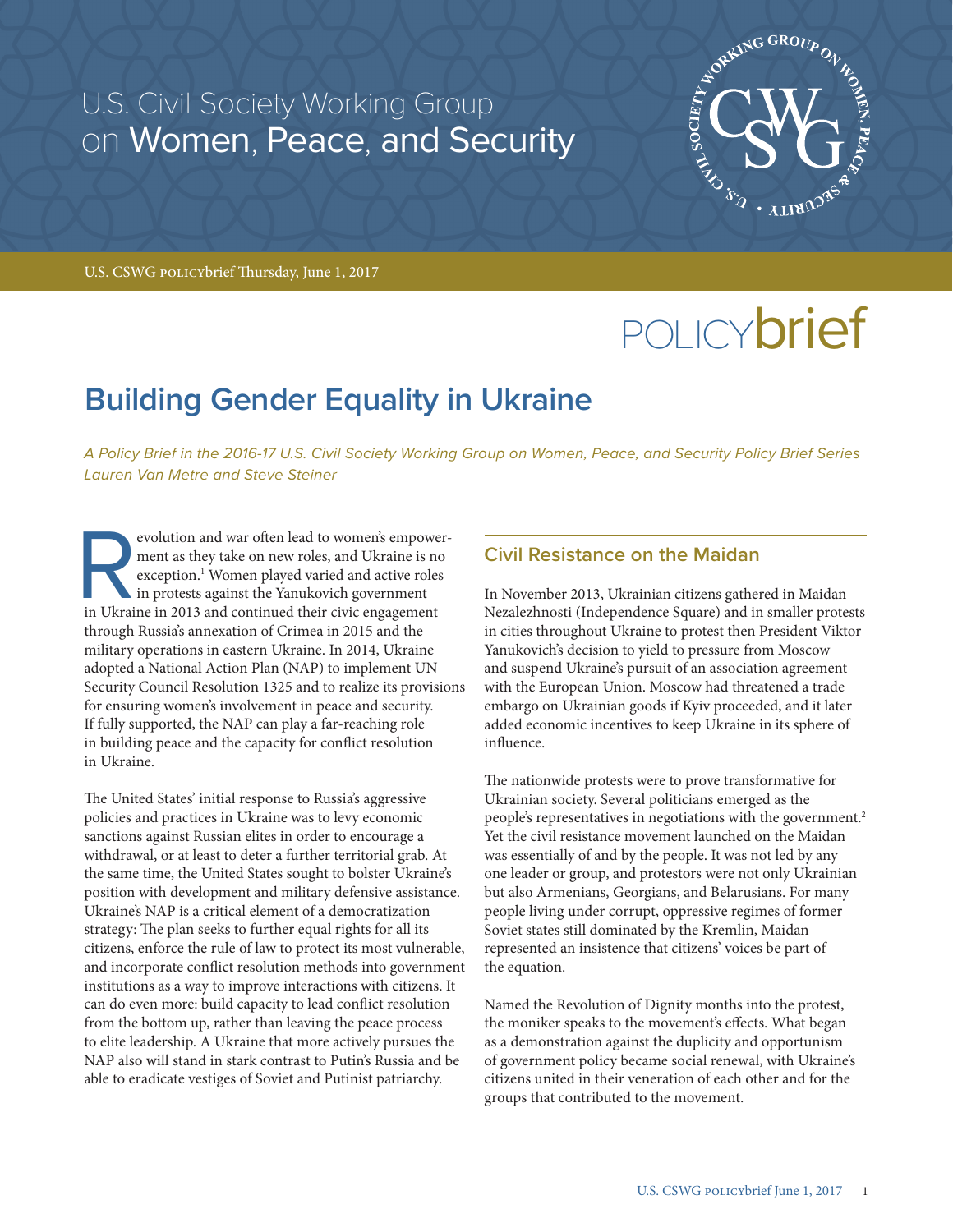This new social awareness extended to women and their contributions as organizers of logistics, journalists, security and medics, and cooks and cleaners on the Maidan. In the horrific following months, when Russia invaded and occupied first the Crimea and then eastern Ukraine (the Donbas), women covered the news from the front, served in the armed forces, fought in privately sponsored militias, organized supply and logistics for fighters, and took key government positions in the security ministries. It is unclear whether this challenge to entrenched gender inequalities in Ukraine will lead to enduring change.

## **Buffeted by Regime Change**

In the decades since the breakup of the Soviet Union, the institutionalization of gender equality did not gain traction in Ukraine for several reasons:

- The myth persisted that gender equality had already been achieved in Ukraine under the Soviet regime. In reality, a robust patriarchal system buttressed the communist system, pressuring women to work and maintain high birth rates—essentially, a life of constant demands and exhaustion.<sup>3</sup>
- Following Ukraine's independence, Soviet gender policies faced a backlash. With the revival of Berehynia—the hearth mother—as a cult symbol, Ukraine asserted a post-Soviet identity as an ancient, matrilineal nation while also rejecting the communists' hypermasculinization of women. However, the Berehynia revival reinforced a neotraditional conception of women that was incompatible with equal rights activism.4
- In the initial postcommunist period and especially after the Chernobyl disaster, women's grassroots activism in Ukraine focused on families and children, and this focus stemmed from the association of Ukrainian nationalism with maternalism. Yet Western aid organizations were predominately funding women-run professional NGOs that were compatible with Western conceptions of feminism but were alien to local grassroots organizations that saw strengthening the family as central to restoring the nation. This disconnect between women's organizations in Ukraine, driven largely by competition for Western assistance, undermined local activism and altered Ukrainian conceptions of feminism in ways that have worked against popular support for gender equality in Ukraine.<sup>5</sup>
- The economic crisis that accompanied the Soviet Union's fall affected women in particular—many of whom had been employed in the largely collapsed manufacturing sector—and it stripped them of specializations as they moved to low-skilled, nonprestigious jobs.6 At the same time, economic stress prompted an increase in alcohol consumption among men, which resulted in a rise in domestic violence against women.<sup>7</sup>
- The 2004 Orange Revolution introduced a period of legislative activism under the Yushenko administration that addressed gender inequality and asserted executive authority through the Ministry for Family, Youth, and Sports, which was assigned the development of a gender strategy and its implementation.8 It passed a series of legislative acts on gender equality and protections for women victims. While they were good first steps, the initiatives never led to systematic policy change—a halfdone approach that characterized much of Yushenko's administration. The Law on Ensuring Equal Rights to Men and Women, for example, contained no guidance on liability if discrimination occurred; courts then generally dismissed such cases.9 Similarly, although Article 15 of the Law on the Prevention of Violence in the Family authorized criminal, civil, and administrative penalties, perpetrators received only administrative sanctions until 2009, when a correctional system for abusers was established.10
- The Yanukovich regime, beginning in 2010, rolled back government activism on behalf of women's rights in keeping with its conservativism, equating gender equality with progressive European values, which it rejected.<sup>11</sup>

# **Break with the Past?**

Women's participation in the 2004 Orange Revolution differed markedly from that in the 2014 Revolution of Dignity. In 2004, women engaged in "activist mothering" support roles such as feeding and nurturing men.<sup>12</sup> Women in 2014 played diverse roles—in defense squads and emergency medical response, as well as being cooks and cleaners. These visible roles encouraged thinking and debates on the role of women in the protest and in society in general that were highly productive.<sup>13</sup> A number of women civil society leaders in 2014 have since been incorporated into political party lists and now serve in parliament and the administration, many in positions that actively advance women's rights.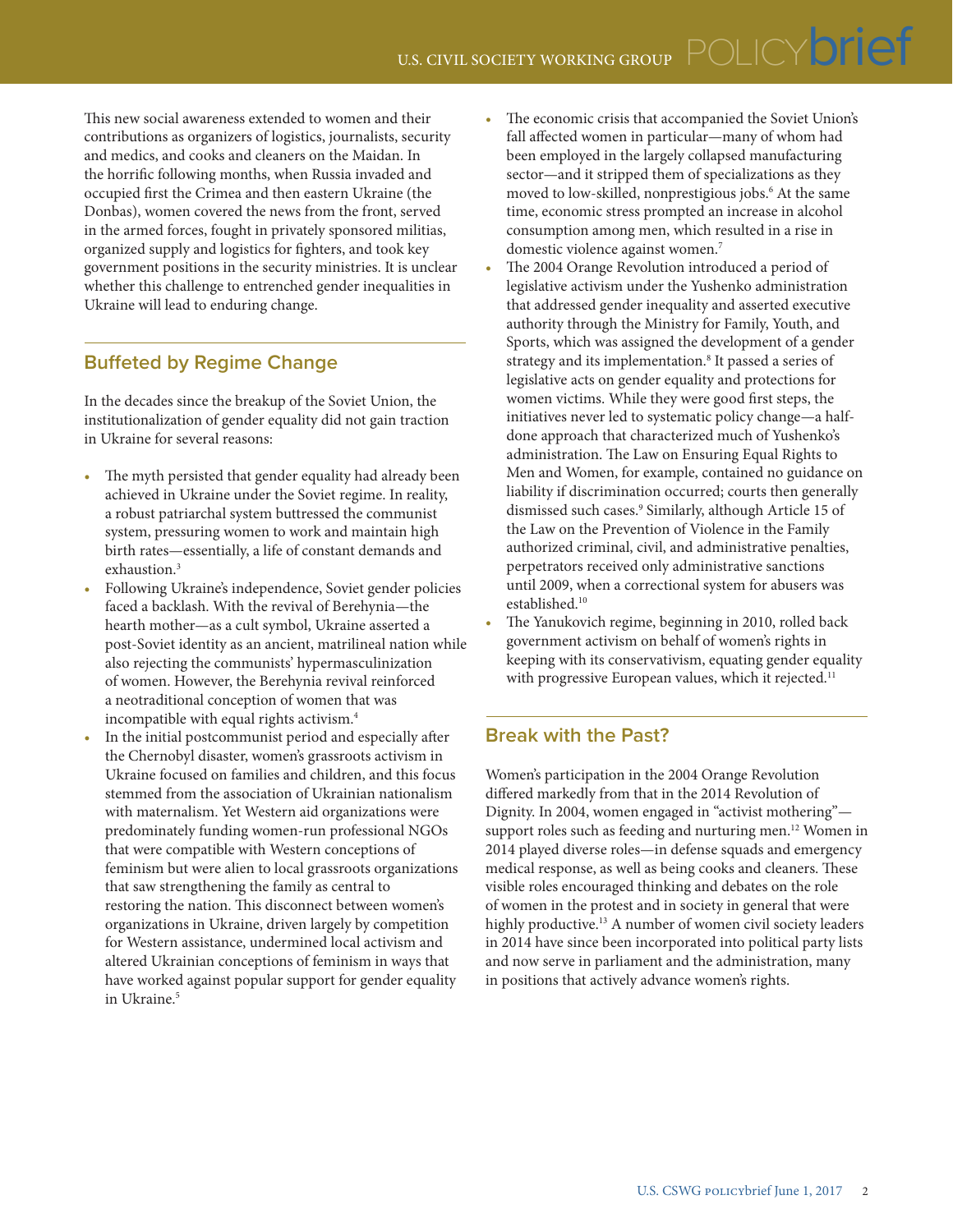The Poroshenko government's commitment to Europe and its dependence on Western assistance since the war motivated it to adopt international conventions on gender. Combined with a highly productive government–civil society partnership enhanced by women in powerful governmental positions, this commitment has moved women's equality beyond legislative acts to implementation and institutionalization within the national government, including its adoption on UNSCR 1325 and its efforts on the NAP.14 National action plans are unique to each country. Ukraine's reflects that of a country at war and contains the following major goals:

- monitoring the impact of the war on institutions responsible for women's security, social service provision, and protection of human rights;
- building the capacity of Ukraine's institutions to implement the NAP, including conflict resolution, crisis prevention, protection, and rehabilitation for genderbased violence;
- increasing women's participation in peace processes at the international, national, and local levels and in the security forces;
- raising awareness of people in the conflict zone of ways to ensure their individual and collective security;
- establishment of a comprehensive system to support those affected by violent conflict; and
- a robust monitoring and evaluation system to measure implementation progress.

Responsibility for the implementation of gender equality in Ukraine has been elevated within the government and now falls under the authority of a vice prime minister currently Ivanna Klimpush-Tsinsadze—where before it fell to a department minister. A parliamentary subcommittee has also been established to exercise oversight over NAP implementation within the executive and help coordinate the work of NGOs on gender.

Despite the national government's renewed commitment to gender equality, progress remains uneven. Due to opposition by religious leaders, parliament failed in November 2016 to ratify the Istanbul Convention on preventing violence against women despite having signed it five years earlier.<sup>15</sup> As part of its reform efforts, Ukraine is devolving governance responsibilities and budgeting to local governments. These efforts have had a deleterious impact on NAP implementation, especially in conflict regions.

# **Successes and Struggles**

On the one hand, the Ukraine government has taken many actions to drive gender equality, and public perceptions on women's roles have shifted. On the other hand, still-limited gender consciousness, lack of resources, ongoing military conflict, and the devolution of power to local governments with limited capacity all work against progress on gender equality in Ukraine.

#### *The National Government of Ukraine*

A convergence of international actors (UN Women, the Organization for Security and Cooperation in Europe, and USAID), the Ukrainian government, and civil society organizations led to implementation of the NAP. Women leaders have been catalysts for change. They hold top government and parliamentary positions in Ukraine: as vice prime minister of European integration, co-chairs of the parliamentary Subcommittee on Promotion of Gender Equality, and deputy ministers of security ministries. The Ministry of the Interior is the most advanced in its implementation of UNSCR 1325. It has incorporated it in police modernization efforts from the local to the national level. The Ministry of Defense is also implementing aspects of 1325, and the Ministry of Justice is moving ahead with training for judges and prosecutors on domestic violence and trafficking cases.

#### *Public Perceptions*

Emerging from the Revolution of Dignity, public sentiment on the potential of women in politics shifted. Women get high marks in polling as trustworthy leaders and as antidotes to corrupt government for many reasons. Because women work primarily in the social and public sectors, they generally have no ties to the political-business nexus of corruption. Their political power base is with voters. Finally, women coming to politics from civil society have highly developed competencies in leadership, programming, and project implementation.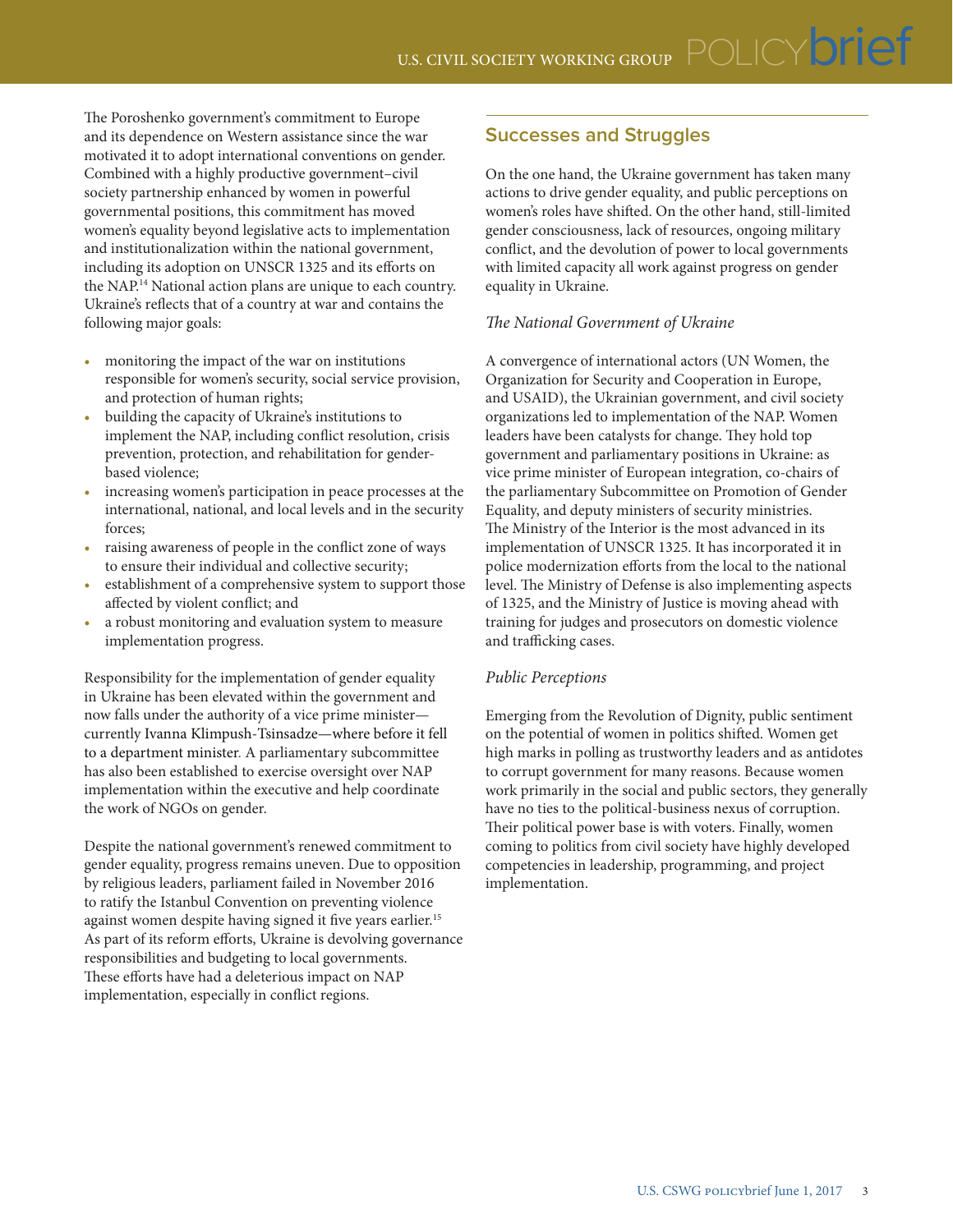These perceptions of women as catalysts for social and political change are reinforced by the positive images of women in new roles during the revolution and at the frontlines of the war. Overall, media representations of women are still highly discriminatory. Yet the story of Nadia Savchenko in particular captured the Ukrainian imagination. The first woman graduate of Ukraine's prestigious military aviation academy in Kharkiv, Savchenko served in the Army as a lieutenant flying Mi-24 attack helicopters and was deployed to Iraq. When Russia initiated the war in the Donbas, Savchenko joined the volunteer militia, Aidar Infantry, was captured by Russia, held as a prisoner of war, and tried in Moscow for the murder of two Russian journalists, which many considered to be trumped-up charges. She was released in 2016 in a prisoner exchange and returned to Ukraine as a war hero and a symbol for women's advancement.

#### *Gender Consciousness*

Struggling with misconceptions of Soviet gender policies, Ukrainian society is considered largely ignorant of gender issues. Women do not understand their fundamental rights under the law, and men tend not to be conscious that gender discrimination exists.16 For many, gender equality is considered a European value rather than a fundamental human right, a view that makes efforts to promote gender equality vulnerable to changes in administration and to religious opposition.

#### *Funding, Resources, and Data*

Although it is mandated to implement the bulk of programming on gender awareness and discrimination, as well as prevention and recovery from domestic violence and sex trafficking, the Ministry of Social Policy is seriously underfunded. Additionally, the lack of gender-specific data undermines efforts to improve gender equality and address trafficking and violence against women. The Justice Department tracks incidents of domestic violence but does not disaggregate data according to gender or type of abuse. Employment data also include few gender categories, making it difficult to document inequities in hiring and wages. As a result, Ukraine's commitments to gender equality under the law and in compliance with international conventions are mostly not implemented, and, if implemented, a lack of baseline data makes progress difficult to monitor and to determine.<sup>17</sup>

#### *The War*

Russia's violent occupation of Crimea and Donbas and the continuation of a hot war in eastern Ukraine have exacerbated societal vulnerabilities that often play out differently with regard to gender. For example, internally displaced persons (IDPs) who are women often integrate more rapidly than men into new communities while men suffer a triple displacement—loss of status in the family, unemployment, and discrimination by the host community for not fighting while their sons are on the frontlines. The rise in alcoholism among veterans and male IDPs contributes to a rise in domestic violence against women. The loss of social protections has forced many women into prostitution and made them vulnerable to trafficking. Awareness of these gendered impacts of violence is minimal in Ukraine.

The inability to achieve a military ceasefire has forced Kyiv to reject political tenets of the Minsk II accord, which was struck in early 2015. These tenets addressed economic ties, social benefits, and blanket amnesty. Furthermore, local elections, called for in Minsk II, will not occur until Russia withdraws and security is achieved. The hollowing out of the peace accord leaves local actors without a framework for local peace processes, ensuring that major aspects of 1325 that support conflict resolution will not be implemented.

Ukraine's strategy to force Russia to commit economic resources to the Donbas by suspending economic trade and social benefits has resulted in an almost complete abandonment of its citizens in the east. Pushing Kyiv to honor its commitment to UNSCR 1325 on social protection of the local population and defense of their human rights would improve Kyiv's position in conflict areas while also weakening Russia's.

#### *Devolution*

NAP implementation is occurring only at the national level. Power in Ukraine is devolving to local governments, which are also required to implement the plan. However, local governments have neither the capacity nor interest in doing so, and they cite other priorities such as health care and education reform for their failure to take it up. This gap significantly undermines Ukraine's commitments to NAP and leaves entrenched gender inequalities in place. For *oblasts* on the frontlines that are already suffering from war, the devolution of power has severely hampered their ability to provide NAP-mandated social services and citizen protections. Without federal support, they lack the capacity, knowledge, and resources. In addition, as a result of decades of underfunding of women's grassroots organizations, very limited civil society capacity exists to support *oblast* efforts.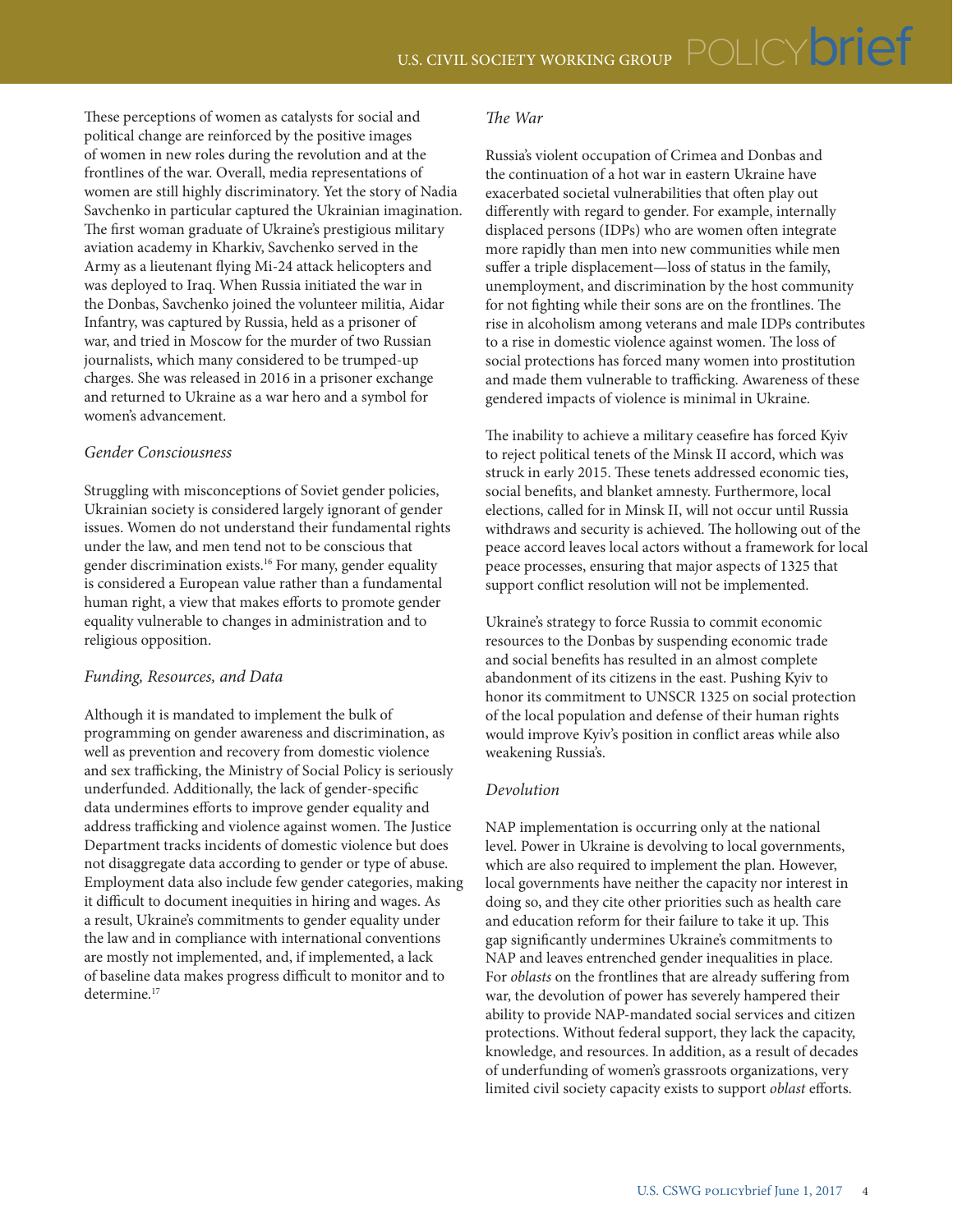- Engage men and women in implementation of the National Action Plan, and do not focus only on women's empowerment. The acquisition of equal rights in Ukraine will require significant changes in men's thinking and behavior. International donors and the Ukrainian government must fund and mandate programming for men.
- Recognize the efforts of the national government in its successful implementation of the NAP in the security forces and demand equal resources, time, and attention to the Ministry of Social Policy to fulfill a complete implementation at the national level, including prevention and protection for victims, execution of Ukraine's laws on equality, and social support for victims of the war.
- Prioritize funding to enhance data collection on critical gender issues, such as employment, domestic violence, trafficking, IDPs, and violence in war zones to provide the basis for gender advocacy, guiding and prioritizing programming, and sound monitoring and evaluation.
- Leverage donor support for devolution and local governments to demand incorporation of gender-sensitive approaches for budgeting and policies at the *oblast*, *raion*, and municipal levels.

While the international community has significant leverage with Kyiv, it must push for UNSCR 1325 policies and efforts that do more to support eastern Ukraine and Crimea:

- State the need to protect their human rights and protest gender-based violence against women and men.
- Acquire data on human rights abuses, including rape, prostitution, and torture with the intent to hold perpetrators accountable (now that Kyiv has abandoned the amnesty provisions of Minsk II).
- Push national government agencies tasked with assisting IDPs to develop programming and funding to further their integration into local communities and insist that the programming be sensitive to the different challenges men and women IDPs face. Such programming would reinforce devolution and strengthen social cohesion and reconciliation at the local level.
- Provide funding for peace education programs for civil society, activists, IDPs, and at universities that incorporate gender in order to implement provisions of NAP focused on local-level conflict resolution and integration of IDPs.
- Supplement humanitarian relief with development assistance efforts to support women and men victims of rape, torture, and displacement.
- Develop a men's peace and security agenda that complements the women, peace, and security agenda and emphasizes peaceful masculinity, men as peacebuilders, and gender respect.

### **References**

1. Sanam Anderlini, "Translating Global Agreement into National and Local Commitments," in Kathleen Kuehnast, Chantal de Jonge Oudraat, and Helga Hernes, eds., *Women and War: Power and Protection in the 21st Century* (Washington, DC: U.S. Institute of Peace, 2011).

2. The politicians were Arseniy Yatsenyuk, Vitali Klitschko, and Oleh Tyahnybok.

3. Alexandra Hrycak, "The Dilemmas of Civic Revival: Ukrainian Women since Independence," *Journal of Ukrainian Studies* 26, no. 1/2 (2001).

4. Marion Rubchak, "See in Pink: Searching for Gender Justice through Opposition in Ukraine," *European Journal of Women's Studies* 19, no. 1 (2012).

5. Alexandra Hrycak, "Foundation Feminism and the Articulation of Hybrid Feminisms in Post-Socialist Ukraine," *East European Politics and Societies* 20, no. 1 (2006).

6. Norberto Pignatti, "Gender Wage Gap Dynamics in Changing Ukraine," *IZA Journal of Labor & Development* 1, no. 7 (2012).

7. Studies have established a direct correlation in Ukraine between male alcoholism and domestic abuse of women. See Betty Jo Barrett, Nazim Habibov, and Elena Chernyak, "Factors Affecting Prevalence and Extent of Intimate Partner Violence in Ukraine: Evidence from a Nationally Representative Survey," *Violence Against Women* 18, no. 10 (2012).

8. For example, Presidential Decree No. 1135 on Improvement of Activity of National and Regional Executive Power Bodies on Ensuring Equal Rights and Opportunities of Men and Women (July 2005); The Law of Ukraine on Ensuring Equal Rights and Opportunities for Women and Men (January 2006); The State Program for Ensuring Gender Equality in Ukrainian Society up to 2010 (December 2006); The Decree of the Cabinet of Ministers of Ukraine on Preparation and Conduction of the Year of Gender Equality (May 2007); The Inter Agency Council on Family, Gender Equality, Demographic Development, and Human Trafficking (September 2007).

9. Convention on the Elimination of All Forms of Discrimination Against Women, Committee on the Elimination of Discrimination against Women, "Consideration of reports submitted by States parties under article 18 of the Convention: Ukraine", Eighth periodic report of States parties due in 2014, received 6 August 2015.

10. Ukraine statistics page.Stop Violence Against Women: A Project of the Advocates for Human Rights, "Violence Against Women in Ukraine", August 2014, http://www.stopvaw.org/ukraine

11. National Apparatus report to CEDAW for the period, 2012-2014.

12. Alexandra Hrycak, "Seeing Orange: Women's Activism and Ukraine's Orange Revolution," *Women's Studies Quarterly* 35, no. 3/4 (2007).

13. Sarah D. Phillips, "The Women's Squad in Ukraine's Protests: Feminism, Nationalism, and Militarism on the Maidan,".*American Ethnologist,* 41, no. 3 (2014).